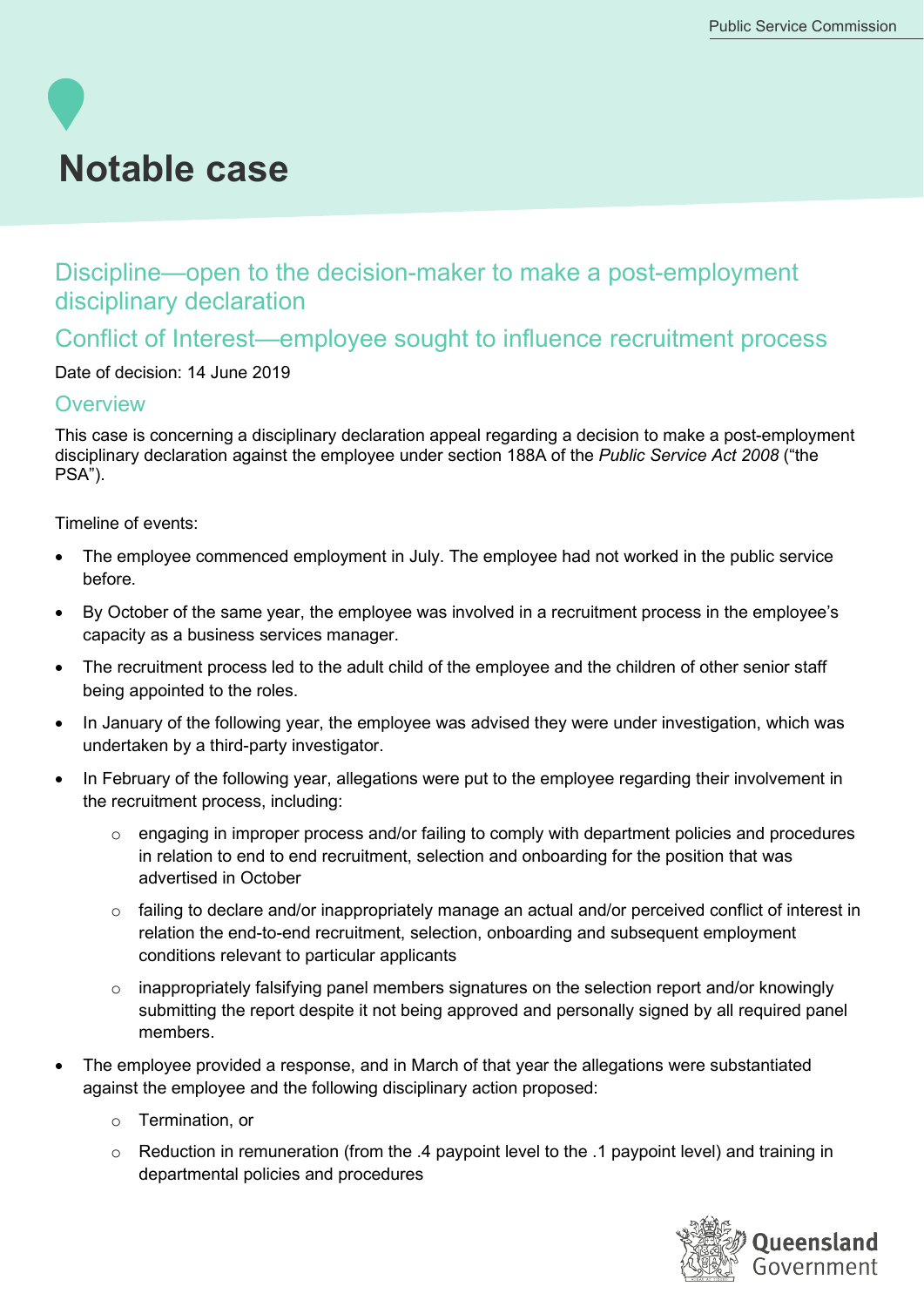- o In May that year, the employee resigned from their employment.
- In June that year, a disciplinary declaration was issued which stated that, had the appellant remained a public service employee and not resigned, the disciplinary action that would have been taken was termination of employment.

### Decision

The Queensland Industrial Relations Commission Commissioner (the QIRC Commissioner) dismissed the appeal.

The reasons for the decision included that:

- The Commissioner considered that although there was limited *direct evidence* that the appellant sought to influence the recruitment process from the outset and advantage their own adult child and other managers' children or relatives, there was sufficient *circumstantial evidence* from which the decisionmaker could reasonably infer this fact. The employee:
	- $\circ$  nominated four people for the interview stage, including their own adult child and the children or relatives of managers in the employee's division, prior to any applications being received
	- $\circ$  did not disclose a conflict of interest as required by policies, guidelines and procedures
	- $\circ$  was heavily involved in devising selection criteria in the shortlisting brief which may have been incidentally favourable to their adult child's background
	- $\circ$  influenced the shortlisting and contacting of candidates in respect of attending assessment centres prior to the application closing date and, one day later, completing the recruitment process
	- o influenced the overall scores of candidates
	- o signed off the selection report on behalf of two panel members (unbeknownst to them).
- The Queensland Public Service *Code of Conduct* as well as the agency's *Conflict of Interest Procedure*  and *Recruitment and Selection Guide* clearly set out employee obligations for recruitment and conflict of interest situations.
- Whilst the employee was a relatively new employee and may not have received comprehensive training in every respect, they were a manager in a position of seniority. In the Commissioner's view, the employee erred in ways that were at best naïve and, at worst, quite dubious and neglectful.
- The employee did not need to undertake a training module or have a wealth of public service experience to realise that the participation of their adult child in a recruitment process over which the employee had substantial responsibility and influence necessitated the disclosure of a conflict of interest. As a matter of common sense, such a disclosure would need to occur at the *start* of the process, not following the completion thereof.
- The employee held a position as a senior manager with the department. In circumstances where the department has determined that the employee's conduct departed from the expected behaviour of an employee in such a role, the Commissioner concluded that it was fair and reasonable to impose the disciplinary action in the form of the disciplinary declaration.